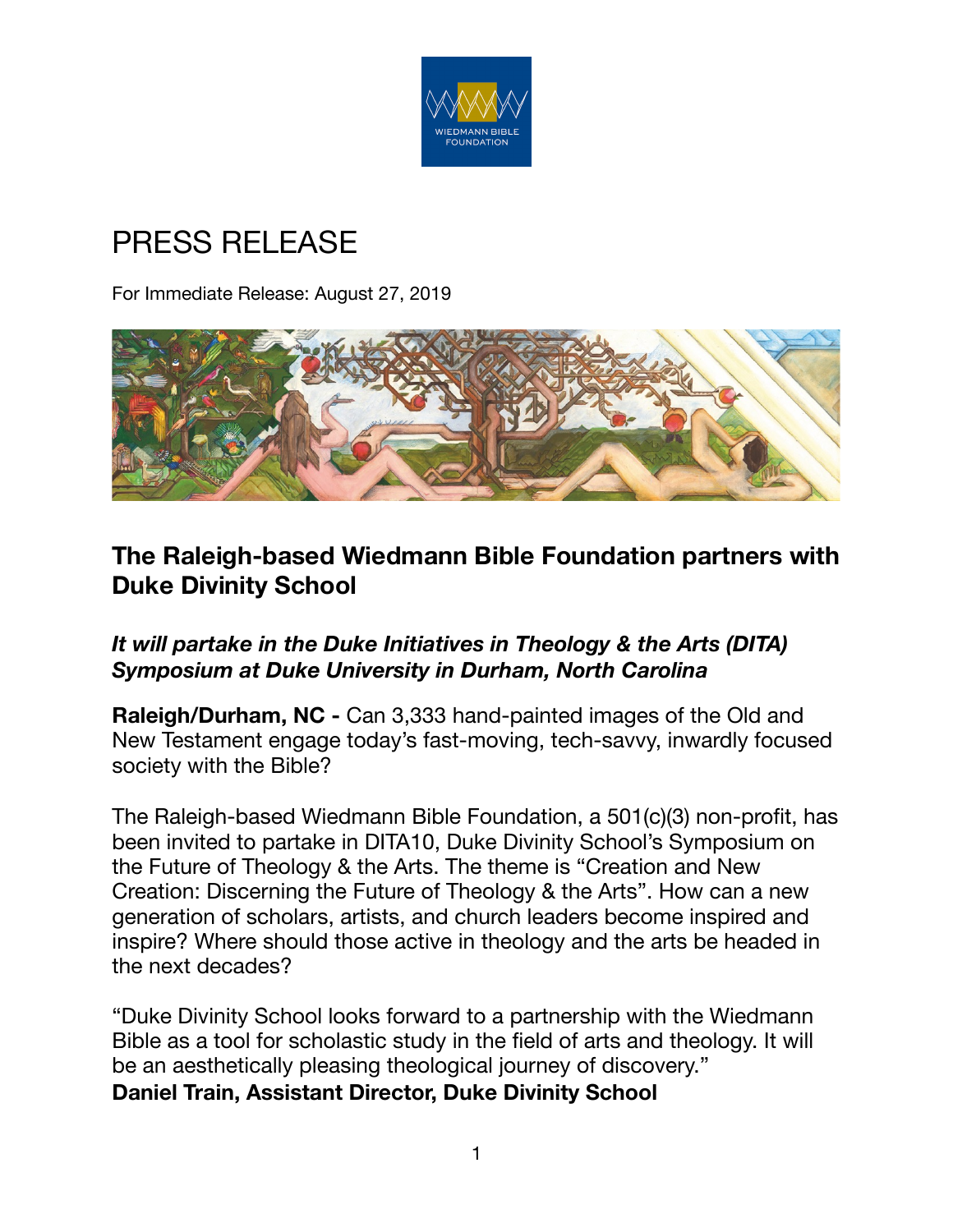

The Wiedmann Bible Foundation will host a workshop during the symposium in which participants will be introduced to the Wiedmann Bible, the world's longest illustrated Bible, and learn about its remarkable story. We will discuss how it can lessen the challenges of theology and the arts in the church and our daily lives through visual engagement with the physical Wiedmann Bible, the Wiedmann Bible App and Wiedmann Bible virtual reality.

In addition, participants will be presented with pictures of Willy Wiedmann's artwork for artistic analyzation and discussion. They can also take part in the unfolding of a facsimile portion of the almost 1 mile long Wiedmann Bible in front of Duke Chapel.

The workshop will be held at the Duke Divinity School, 1121 W. Chapel Hill Street, Durham, NC 27701 on Saturday, September 7, 2019 from 1:30PM - 3:00 PM.

"We are very excited to partake in DITA10 at this prestigious University. This is an amazing opportunity to showcase the one-of-a-kind Wiedmann Bible and to further our mission to artfully engage people with the Bible through artistic expressions, transcending all languages" says **Carolyn Rossinsky, President of the Wiedmann Bible Foundation.** 

#### **About the Wiedmann Bible:**

The Wiedmann Bible is an astonishing collection of 3,333 hand-painted illustrations of the entire Old and New testament, by German artist and multi-talent Willy Wiedmann (1929-2013) in his own art style called Polycon. Wiedmann worked on his life's mission for 16 years from 1984-2000, creating the world's only known complete visual narrative of the Bible in 19 leporellos (accordian-style books) that unfold to almost one mile long when placed together.

Due to the lack of technology at the time, Willy Wiedmann was unable to publish his monumental Bible, his dream and life's work. Willy wanted to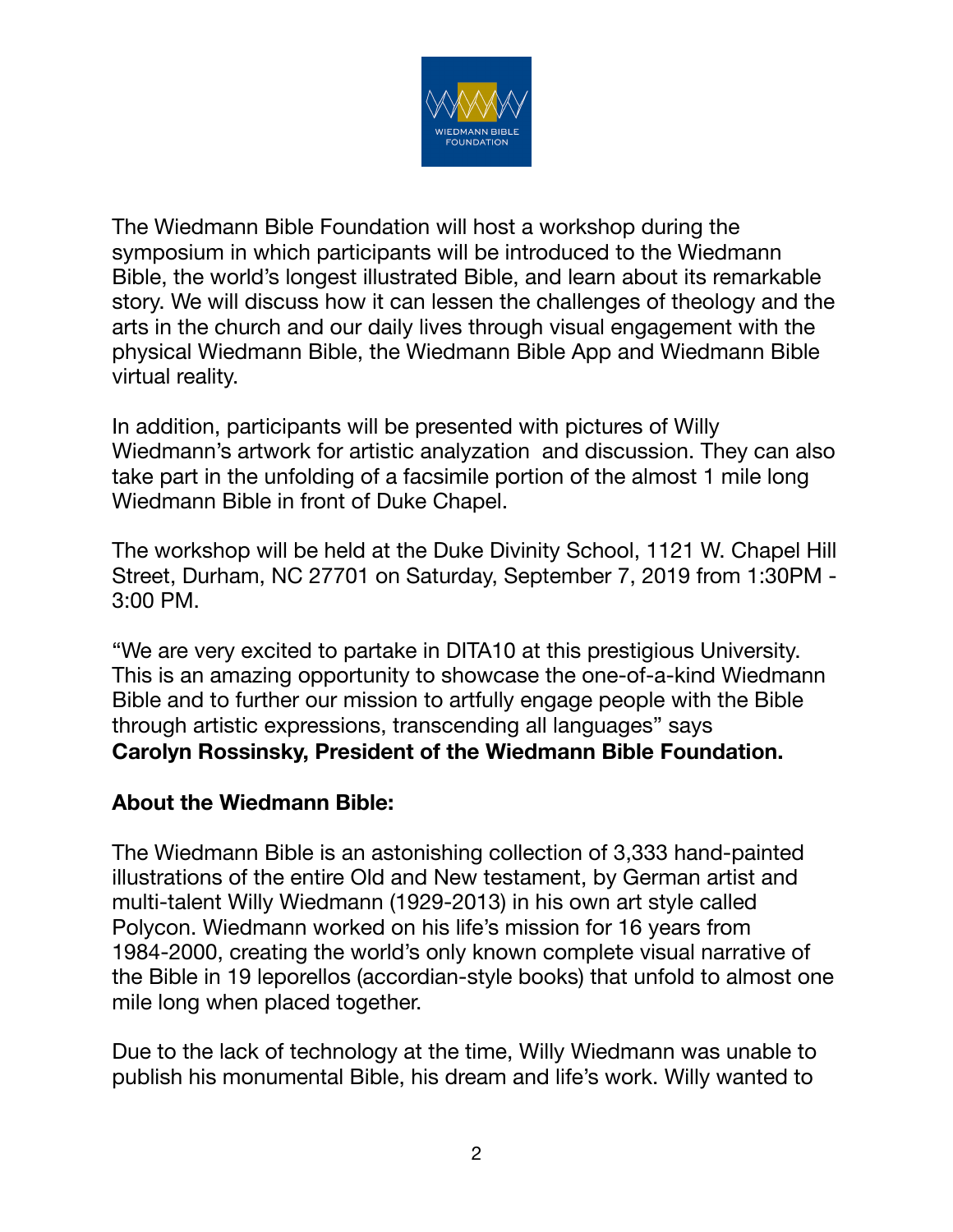

simplify the Bible; he wanted to bring people joy and invite them to engage in the Bible in a new way, namely pictorially.

"Perhaps the one or the other will be able to feel God's glory and directive through the images, or whether they find consolation or admonition keeping them in their spirit. Then the artist's work assignment would be justified." - **Willy Wiedmann** 

The 3,333 illustrations of his Bible remained clandestine in 5 aluminum cases in the attic of his art atelier in Stuttgart, Germany until they were found by his son, Martin Wiedmann, after his father's death in 2013. Martin had all 3,333 images digitized and created the Wiedmann Bible ART edition, fulfilling his father's mission to share the Bible with the world and to engage people with the Bible visually.

## **About Duke Initiatives in Theology & the Arts:**

Duke Initiatives in Theology and the Arts (DITA) promotes a vibrant interplay between Christian theology and the arts by encouraging transformative leadership and enriching theological discussion in the Church, academy, and society.

The initiative was established in 2009 at Duke Divinity School by its current director, Dr. Jeremy Begbie, a leading voice in the conversation between faith and the arts. Since then, DITA has established graduate-level courses in theology and the arts, a bi-annual distinguished lecture series, an artistin-residence program, concerts and exhibitions, and major trans-Atlantic collaboration with the University of Cambridge. In Addition, the initiative supports the work of doctoral students and a post-doctoral associate.

Through these programs, DITA promotes and encourages rigorous scholarly work and effective, imaginative teaching that fosters the biblical vision of a new creation in Jesus Christ. DITA shows how the arts can be powerful media of theological truth.